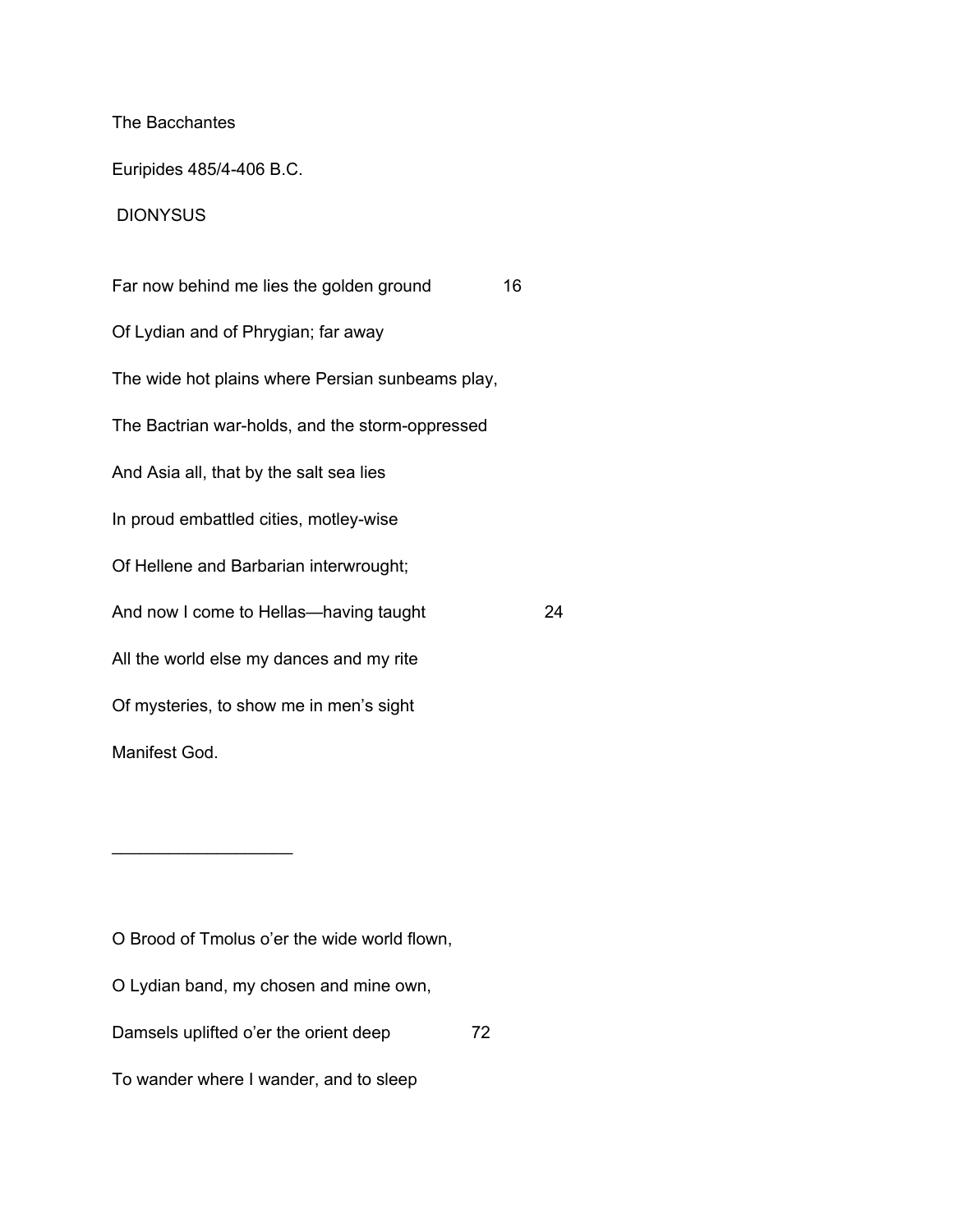Where I sleep; up, and wake the old sweet sound,

The clang that I and mystic Rhea found,

The Timbrel of the Mountain! Gather all 76

Thebes to your song round Pentheus' royal hall.

I seek my new-made worshippers, to guide

Their dances up Kithaeron's pine clad side.

*Exit DIONYSUS. Enter CHORUS.*

 *CHORUS*

*Hail thou, O Nurse of Zeus, O Caverned Haunt*

*144*

 *Where fierce arms clanged to guard God's cradle rare,*

 *For thee of old crested Corybant*

*\_\_\_\_\_\_\_\_\_\_\_\_\_\_\_\_\_\_\_\_\_\_\_\_\_\_\_\_\_\_*

 *First woke in Cretan air*

 *The wild orb of our orgies,*

*148*

 *The Timbrel; and thy gorges*

*Rang with this Strain; and blended Phrygian chant*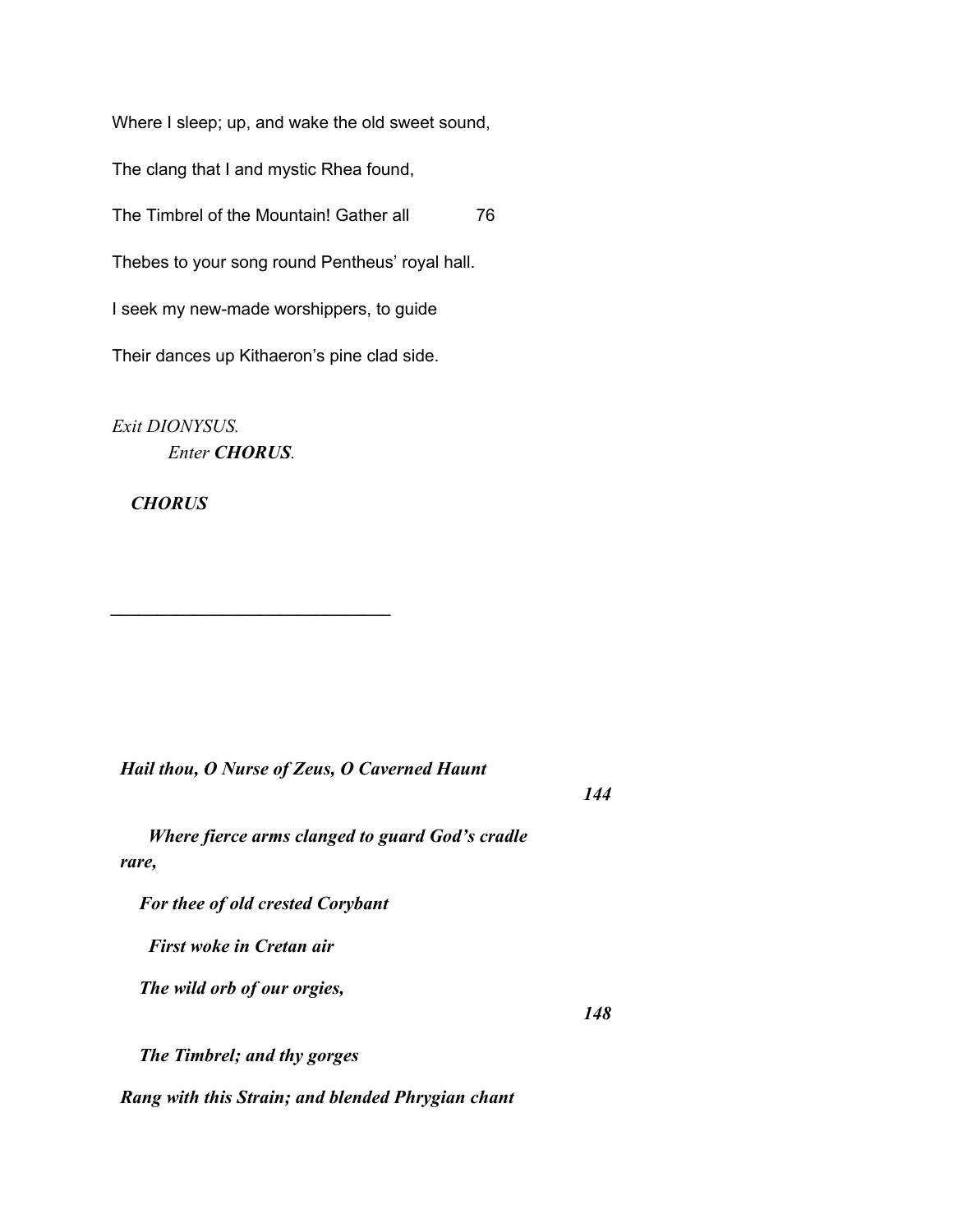*And sweet keen pipes were there.*

| <b>But the Timbrel, the Timbrel was another's,</b> |     |
|----------------------------------------------------|-----|
|                                                    | 152 |
| And away to Mother Rhea it must wend;              |     |
| And to our holy singing from the Mother's          |     |
| The mad Satyrs carried it, to blend                |     |
| In the dancing and the cheer                       |     |
|                                                    | 156 |
| Of our third and perfect Year;                     |     |

*\_\_\_\_\_\_\_\_\_\_\_\_\_\_\_\_\_\_\_\_\_\_\_\_\_\_\_\_\_\_\_\_\_\_\_\_\_\_\_\_\_\_\_\_\_*

*And it serves Dionysus in the end!*

*Yea, all men shall dance with us and pray,*

*When Bromios his companies shall guide*

 *Hillward, ever hillward, where they stay, 140*

 *The flock of the Believing,*

 *The maids from loom and weaving*

 *By the magic of his breath borne away.*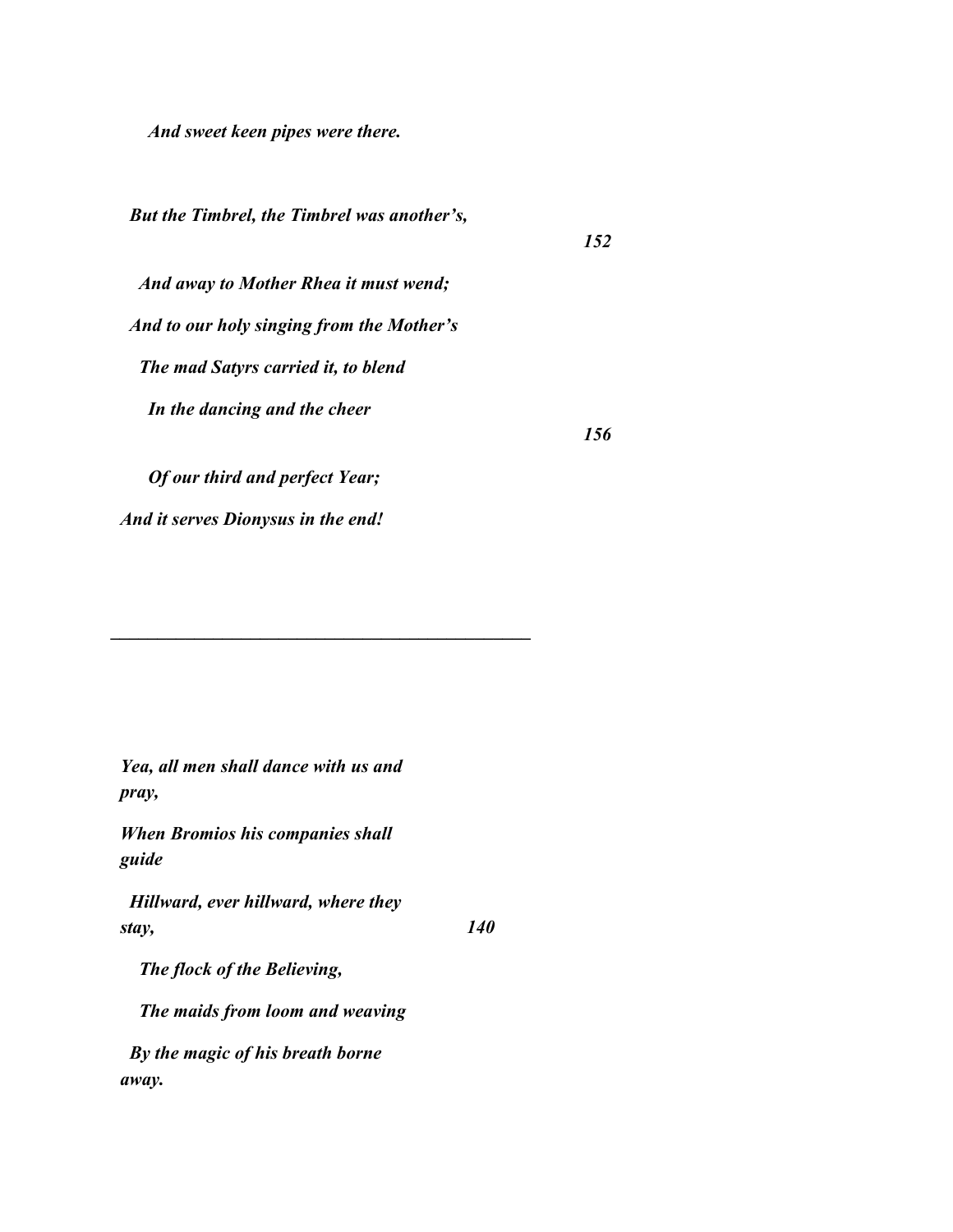## *All the Maidens*

*\_\_\_\_\_\_\_\_\_\_\_\_\_\_\_\_\_\_\_\_\_\_\_\_\_\_\_\_\_\_\_\_\_\_\_\_\_\_\_\_\_\_\_\_*

| Hither, O fragrant of Tmolus the Golden,                          |     |
|-------------------------------------------------------------------|-----|
| Come with the voice of timbrel and drum;                          |     |
| Let the cry of your joyance uplift and embolden                   | 184 |
| The God of the joy-cry; O Bacchanals, come!                       |     |
| With pealing of pipes and with Phrygian<br>clamour,               |     |
| On, where the vision of holiness thrills,                         |     |
| And the music climbs and the maddening<br>glamour,                | 188 |
| With the wild White Maids, to the hills, to the<br>hills!         |     |
| Oh, then, like a colt as he runs by a river,                      |     |
| A colt by his dam, when the heart of him sings,                   |     |
| With the keen limbs drawn and the fleet foot<br><i>a</i> -quiver, | 192 |
| <b>Away the Bacchanal springs!</b>                                |     |

 *Enter TEIRESIAS.*

*\_\_\_\_\_\_\_\_\_\_\_\_\_\_\_\_\_\_\_\_\_\_\_\_\_\_\_\_\_\_\_\_\_\_*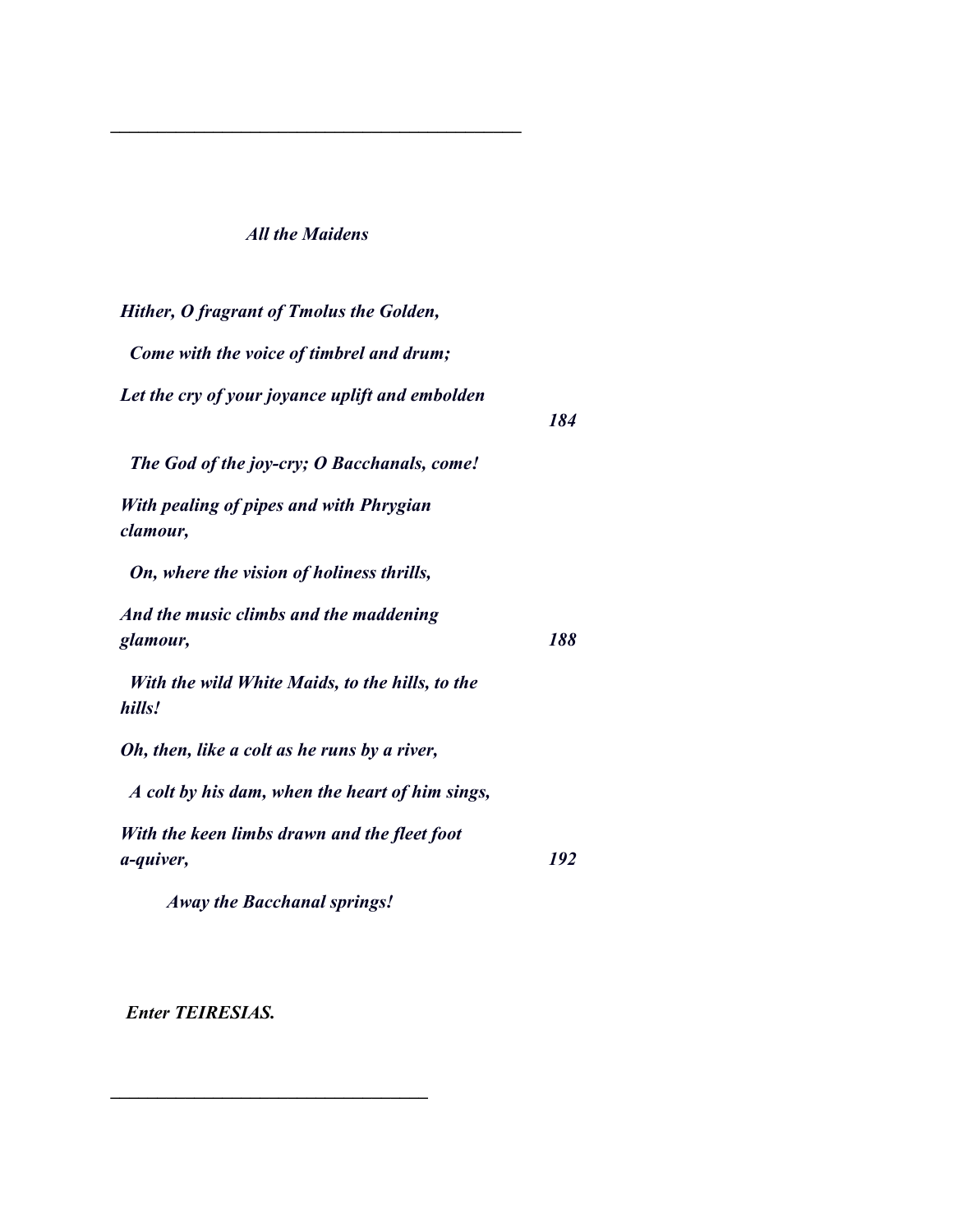## *CADMUS*

| Where then shall I stand, where tread                                                                                                 | 212        |
|---------------------------------------------------------------------------------------------------------------------------------------|------------|
| The dance and toss this bowed and hoary head?                                                                                         |            |
| O friend, in thee is wisdom; guide my grey                                                                                            |            |
| And eld-worn steps, eld-worn Teiresias.—Nay;                                                                                          |            |
| I am not weak. [At the first movement of worship his manner begins to change;<br>a mysterious strength and exaltation enter into him. | 216        |
| Surely this arm could smite                                                                                                           |            |
| The wild earth with its thyrsus, day and night,                                                                                       |            |
| And faint not! Sweetly and forgetfully                                                                                                |            |
| The dim years fall from off me!                                                                                                       | <i>220</i> |

### *TEIRESIAS*

 *As with thee,*

*With me 'tis likewise. Light am I and young,*

*And will essay the dancing and the song.*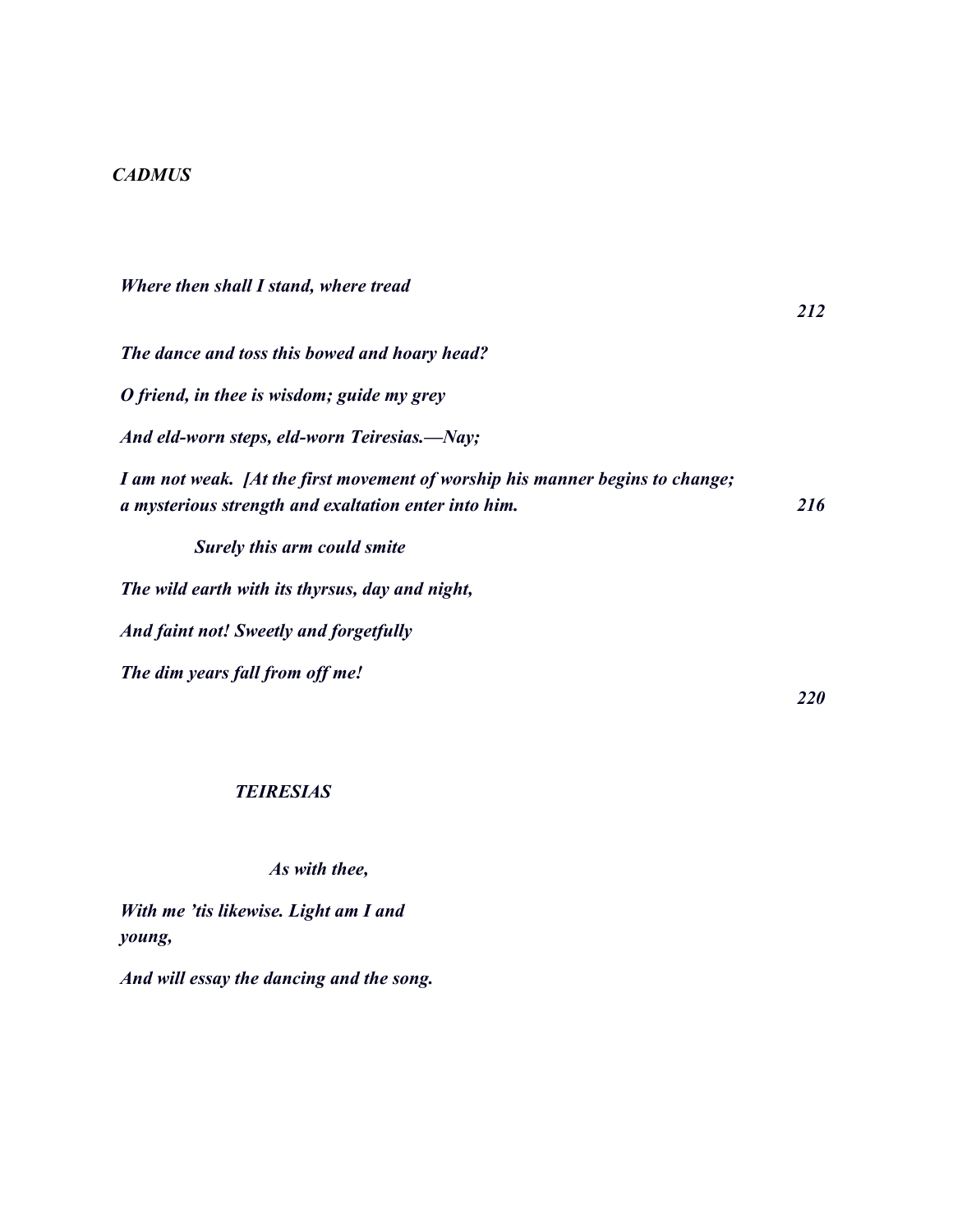## *CADMUS*

*Quick, then, our chariots to the mountain road.*

*\_\_\_\_\_\_\_\_\_\_\_\_\_\_\_\_\_\_\_\_\_\_\_\_\_\_\_\_*

*228*

### *CADMUS*

*232*

*Shall things of dust the Gods' dark ways despise?*

*TEIRESIAS*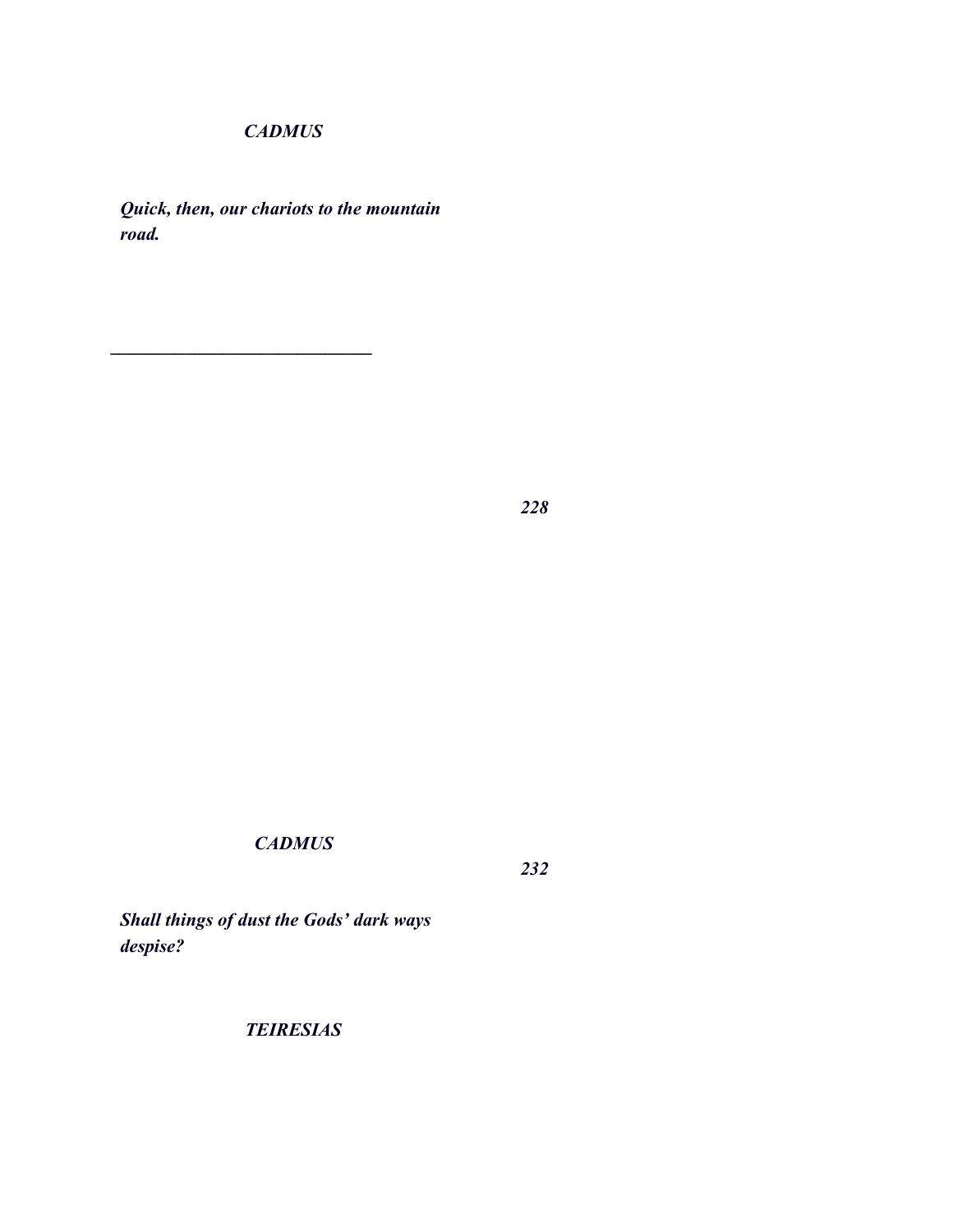| Or prove our wit on Heaven's high<br>mysteries?           |            |
|-----------------------------------------------------------|------------|
| <b>Not thou and I! That heritage sublime</b>              |            |
| Our sires have left us, wisdom old as time,               |            |
| No word of man, how deep soe'er his<br>thought            | 236        |
| And won of subtlest toil, may bring to<br>naught.         |            |
| Aye, men will rail that I forgot my years,                |            |
| To dance and wreath with ivy these white<br>hairs;        |            |
| <b>What recks it? Seeing the God no line bath</b><br>told | <b>240</b> |
| To mark what man shall dance, or young or<br>old;         |            |
| <b>But craves his honours from mortality</b>              |            |
| All, no man marked apart; and great shall<br>be!          |            |

*\_\_\_\_\_\_\_\_\_\_\_\_\_\_\_\_\_\_\_\_\_\_\_\_\_\_\_\_\_\_\_\_*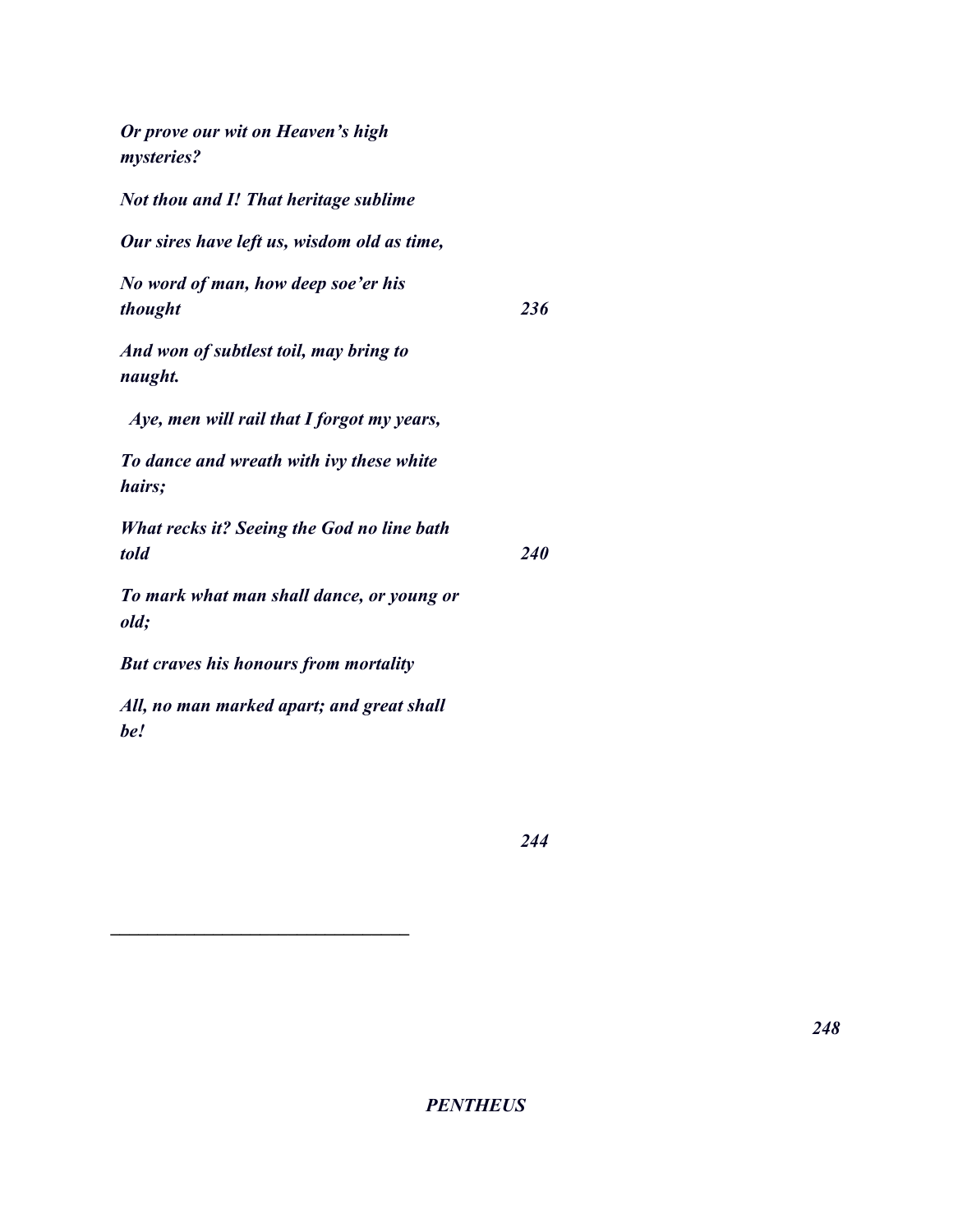*Scarce had I crossed our borders, when mine ear Was caught by this strange rumour, that our own Wives, our own sisters, from their hearths are flown To wild and secret rites; and cluster there 252 High on the shadowy hills, with dance and prayer To adore this new-made God, this Dionyse, Whate'er he be!—And in their companies Deep wine-jars stand, and ever and anon 256*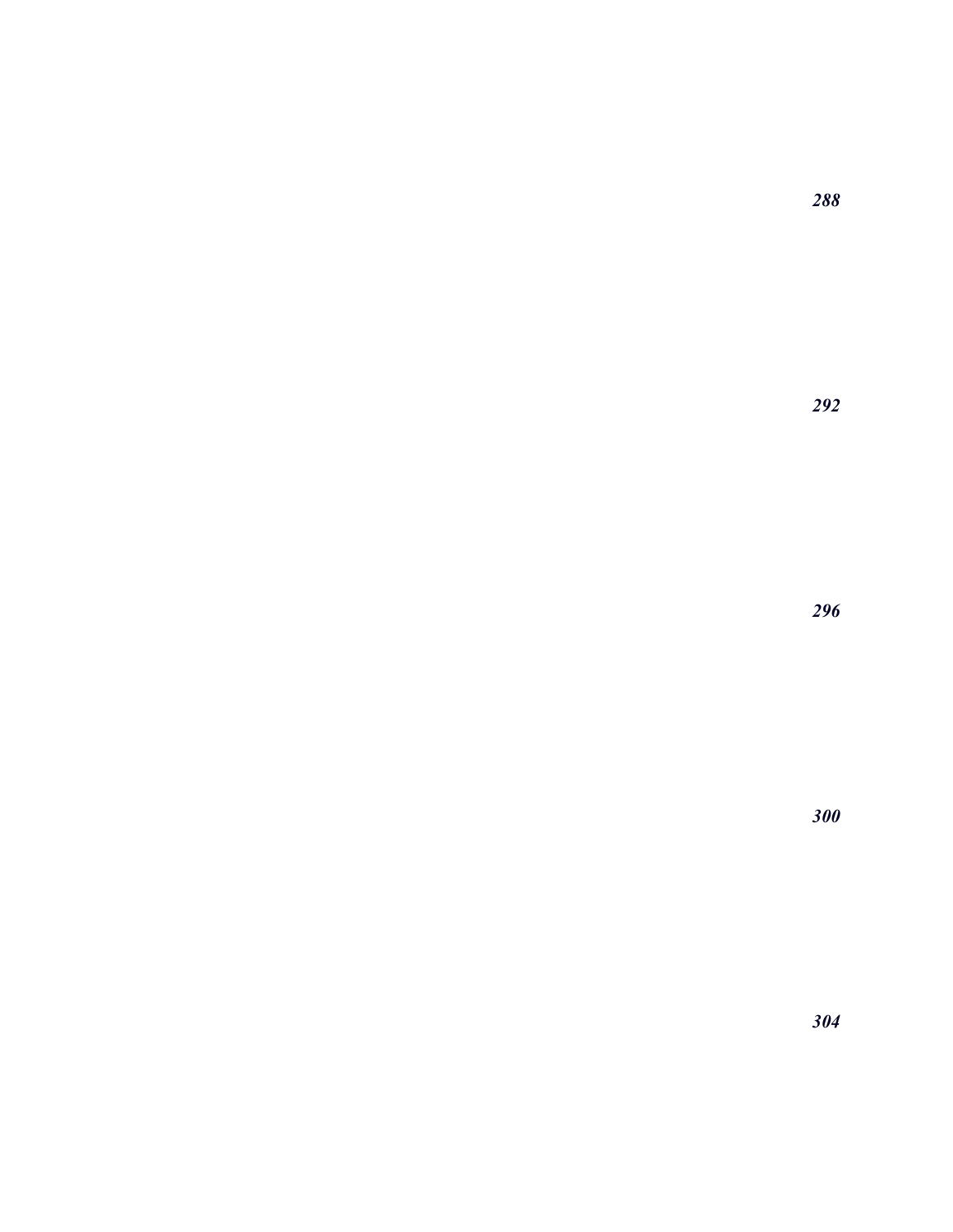# *LEADER OF THE CHORUS (the words are not heard by PENTHEUS)*

*Injurious King, hast thou no fear of God,*

*Nor Cadmus, sower of the Giants' Sod,*

*Life-spring to great Echîdon and to thee?*

 *308*

 *312*

 *316*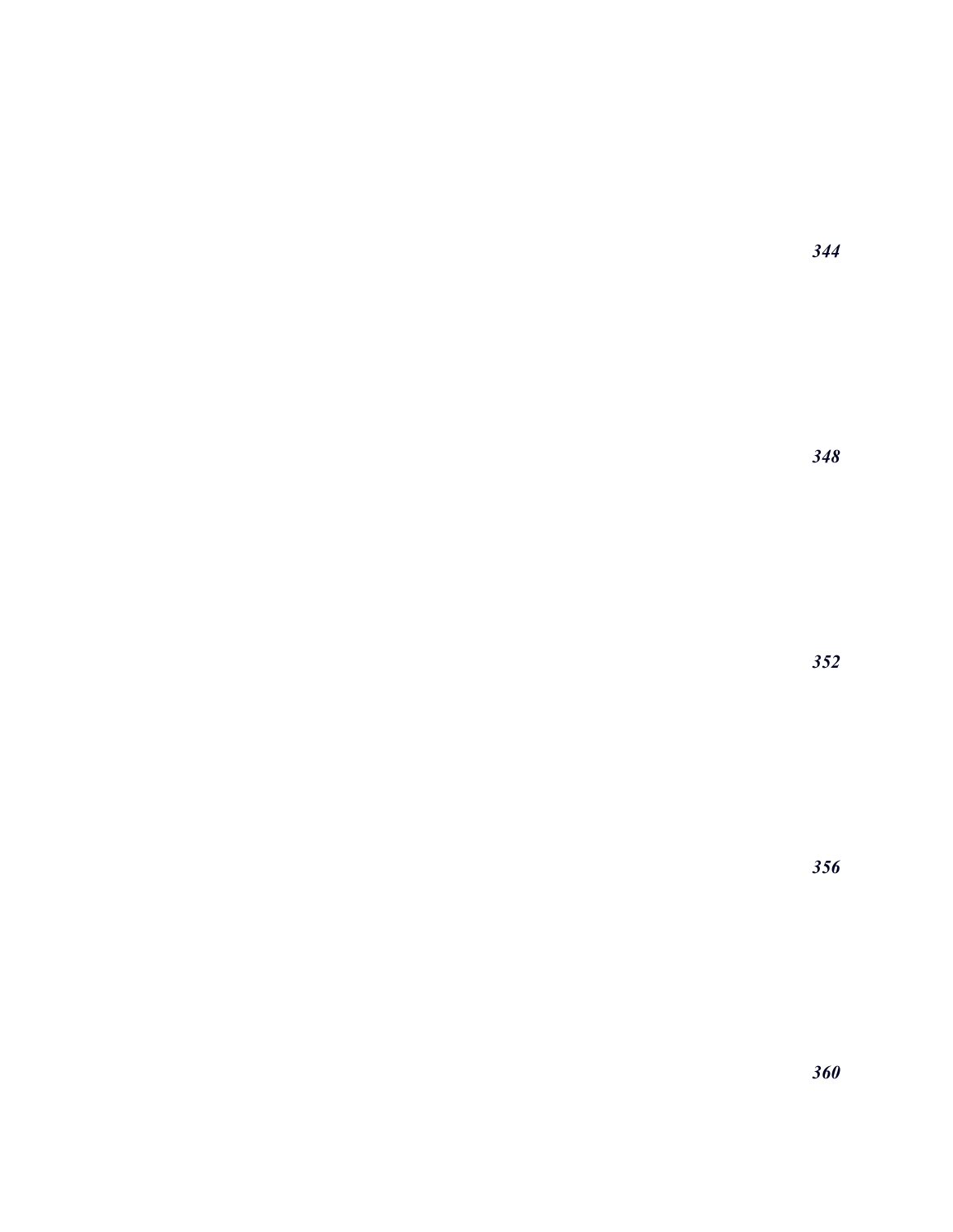| Nay, mark me! Thou hast thy joy, when the Gate      |     |
|-----------------------------------------------------|-----|
| Stands thronged, and Pentheus' name is lifted great |     |
| And high by Thebes in clamour; shall not He         | 368 |
| Rejoice in his due meed of majesty?                 |     |
| Howbeit, this Cadmus whom thou scorn'st and I       |     |
| Will wear His crown, and tread His dances! Aye,     |     |
| Our hairs are white, yet shall that dance be trod!  | 372 |
| I will not lift mine arm to war with God            |     |
| For thee nor all thy words. Madness most fell       |     |
| Is on thee, madness wrought by some dread spell,    |     |
| But not by spell nor leechcraft to be cured!        |     |

# *CHORUS*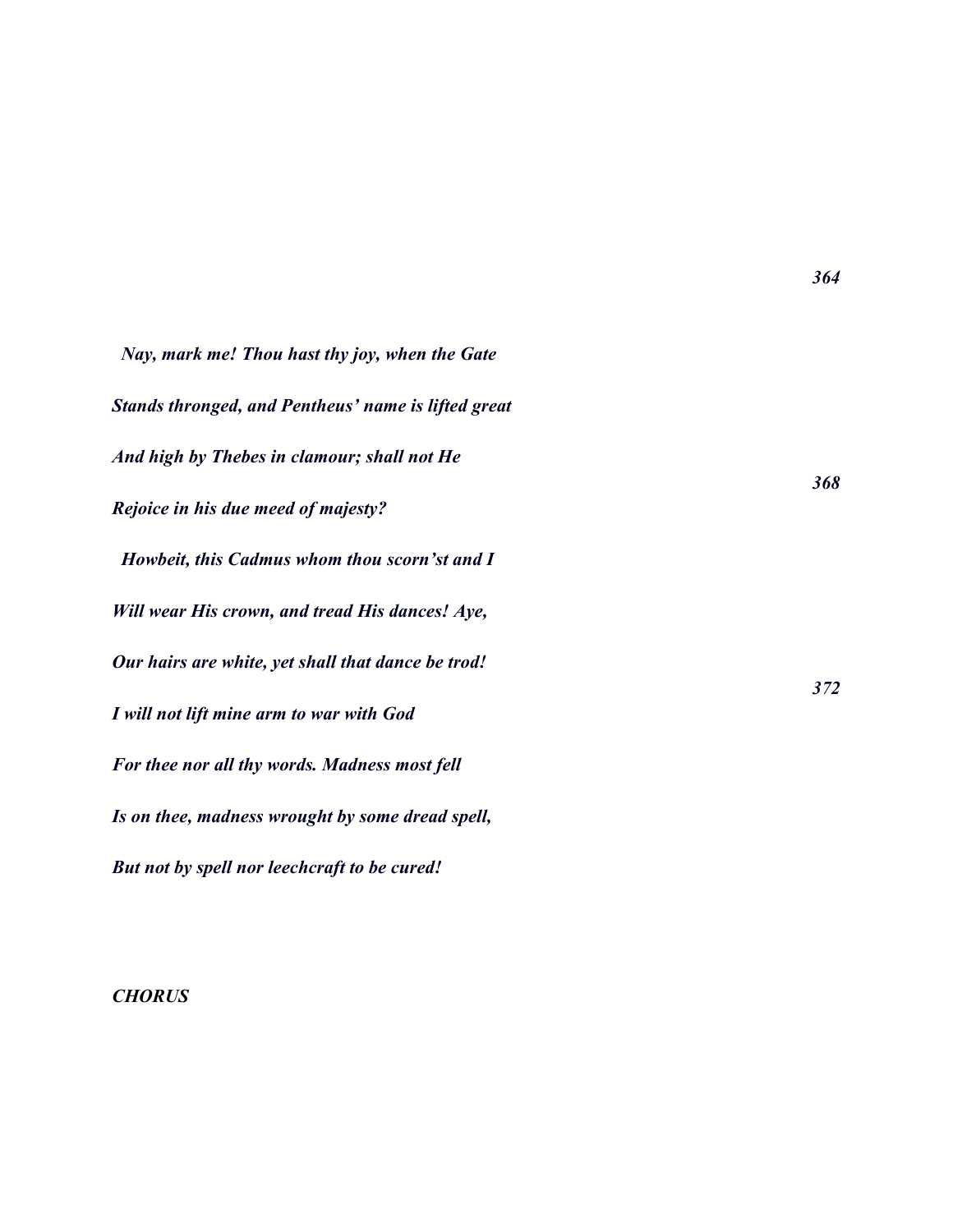## *Some Maidens*

| Thou Immaculate on high;                      |            |
|-----------------------------------------------|------------|
| <b>Thou Recording Purity;</b>                 |            |
| Thou that stoopest, Golden Wing,              |            |
| Earthward, manward, pitying,                  | 428        |
| <b>Hearest thou this angry King?</b>          |            |
| Hearest thou the rage and scorn               |            |
| 'Gainst the Lord of Many Voices,              |            |
| Him of mortal mother born,                    | 432        |
| Him in whom man's heart rejoices,             |            |
| Girt with garlands and with glee,             |            |
| <b>First in Heaven's sovranty?</b>            |            |
| For his kingdom, it is there,                 | 436        |
| In the dancing and the prayer,                |            |
| In the music and the laughter,                |            |
| In the vanishing of care,                     |            |
| And of all before and after;                  | <b>440</b> |
| In the Gods' high banquet, when               |            |
| Gleams the grape-flood, flashed to<br>heaven; |            |
| Yea, and in the feasts of men                 |            |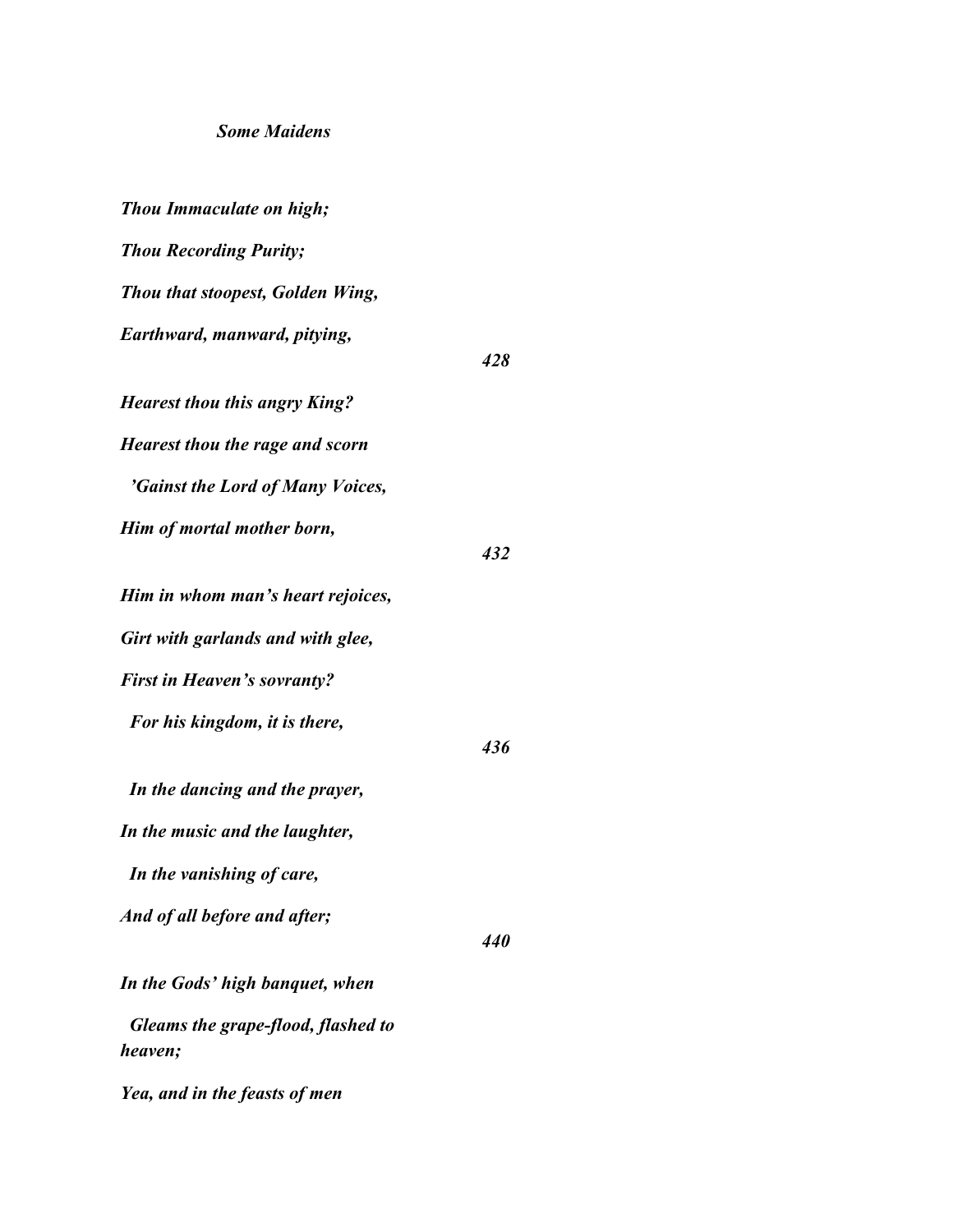*Comes his crownèd slumber; then*

*444*

 *Pain is dead and hate forgiven!*

*\_\_\_\_\_\_\_\_\_\_\_\_\_\_\_\_\_\_\_\_\_\_\_\_\_\_\_\_*

### *SOLDIER*

*504*

| Our quest is finished, and thy prey, O King,            |     |
|---------------------------------------------------------|-----|
| Caught; for the chase was swift, and this wild<br>thing |     |
| Most tame; yet never flinched, nor thought to<br>flee,  |     |
| But held both hands out unresistingly-                  |     |
| No change, no blanching of the wine-red<br>cheek.       | 508 |
| He waited while we came, and bade us wreak              |     |
| All thy decree; yea, laughed, and made my<br>best       |     |
| Easy, till I for very shame confessed                   |     |
| And said: "O stranger, not of mine own will             | 512 |
| I bind thee, but his bidding to fulfil                  |     |
| Who sent me."                                           |     |

 *And those prisoned Maids withal*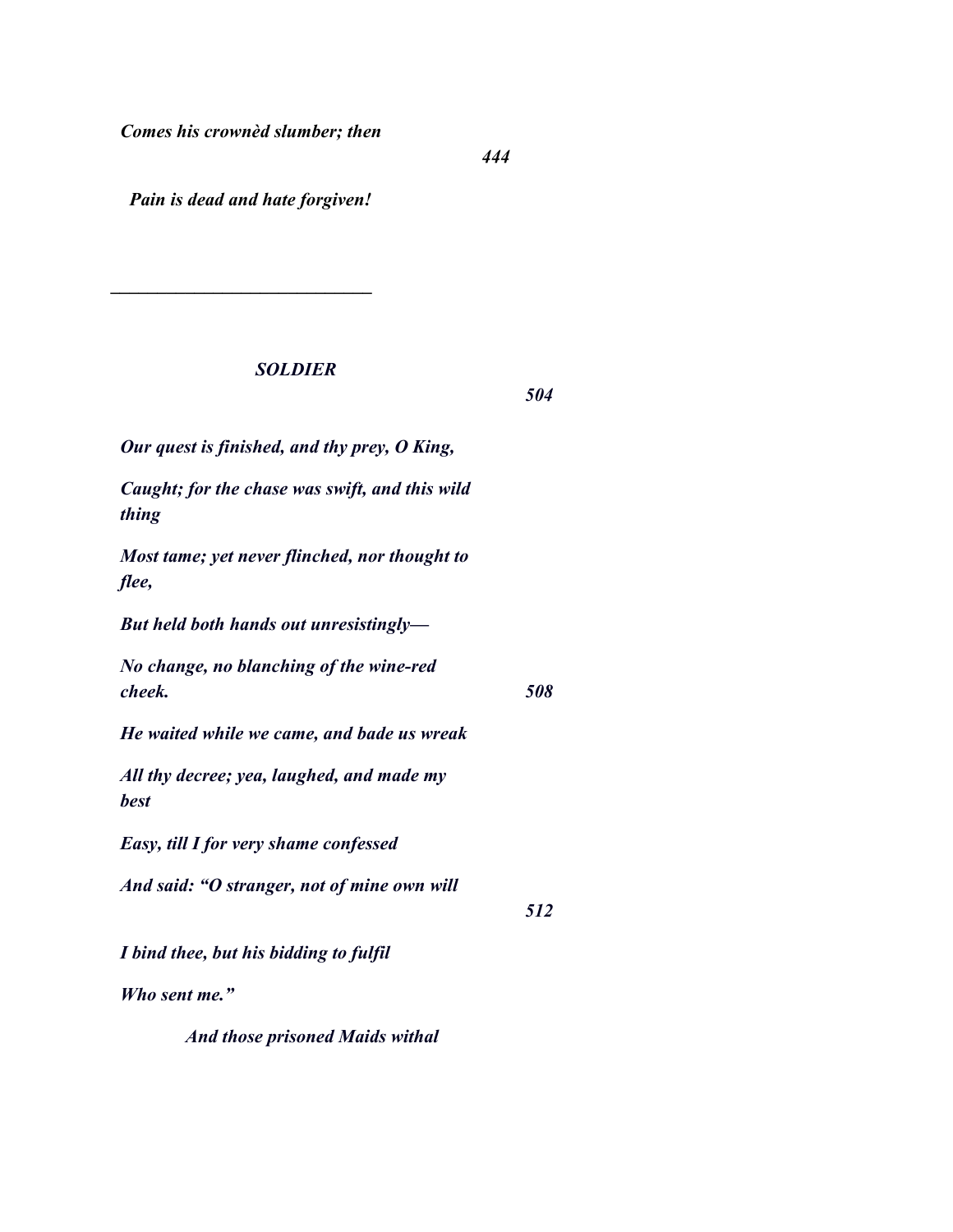| Whom thou didst seize and bind within the<br>wall | 516               |
|---------------------------------------------------|-------------------|
| Of thy great dungeon, they are fled, O King,      |                   |
| Free in the woods, a-dance and glorying           |                   |
| To Bromios. Of their own impulse fell             |                   |
| To earth, men say, fetter and manacle,            | <i><b>520</b></i> |
| And bars slid back untouched of mortal<br>hand.   |                   |
| Yea, full of many wonders to thy land             |                   |
| Is this man come Howbeit, it lies with<br>thee!   |                   |

### *PENTHEUS*

*\_\_\_\_\_\_\_\_\_\_\_\_\_\_\_\_\_\_\_\_\_\_\_\_\_\_\_\_\_\_*

*568*

*And comest thou first to Thebes, to have thy God*

*Established?*

*DIONYSUS*

 *Nay; all Barbary hath trod*

*His dance ere this.*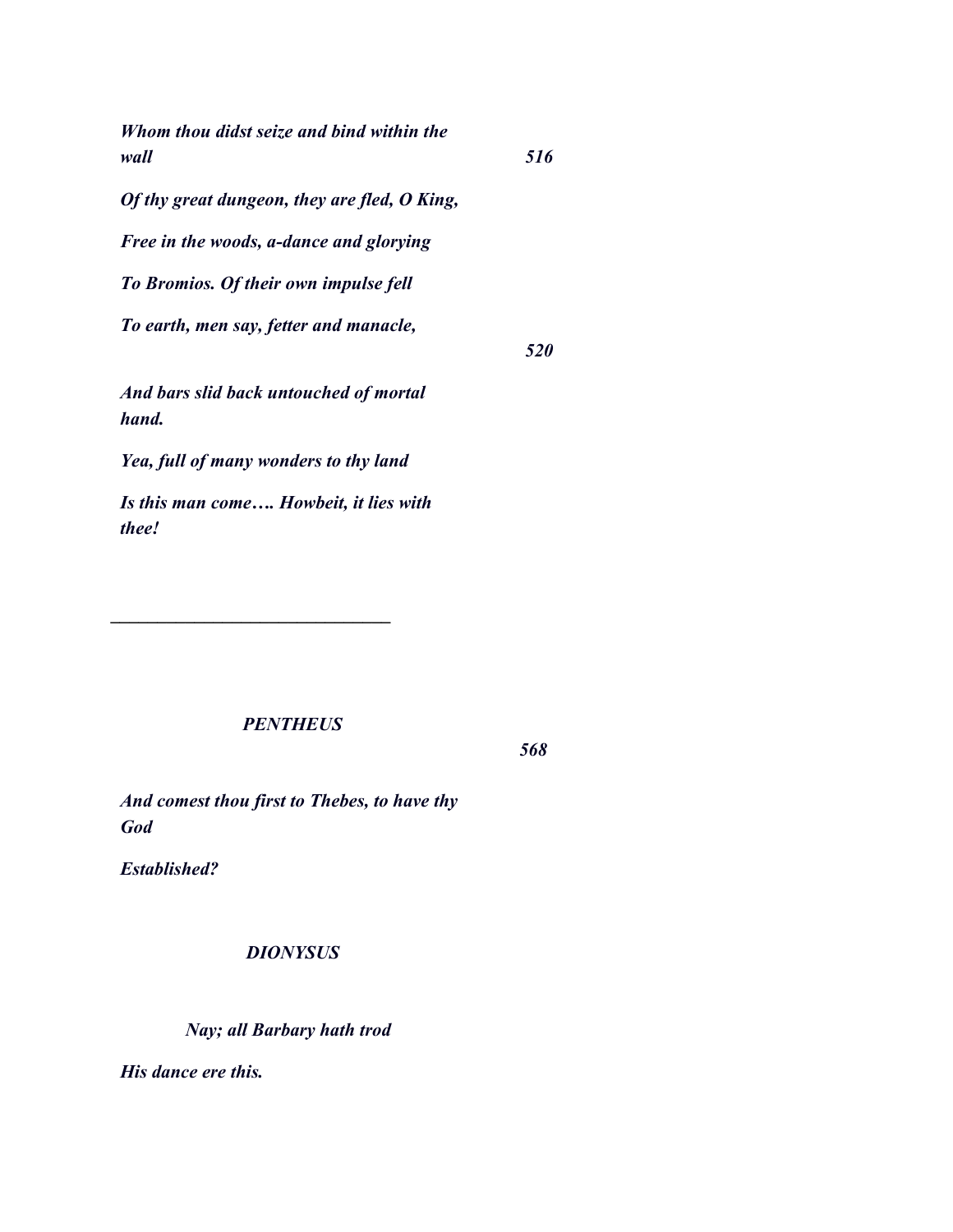### *PENTHEUS*

*572*

 *A low blind folk, I ween,*

*\_\_\_\_\_\_\_\_\_\_\_\_\_\_\_\_\_\_\_\_\_\_\_\_\_\_\_\_\_\_\_\_\_\_\_\_\_\_\_\_\_*

*Beside our Hellenes!*

*CHORUS*

*A Maiden*

*Oh, where art thou? In thine own Nysa, thou our help alone? O'er fierce beasts in orient lands Doth thy thronging thyrsus wave, 676 By the high Corycian Cave, Or where stern Olympus stands; In the elm-woods and the oaken, There where Orpheus harped of old, 680*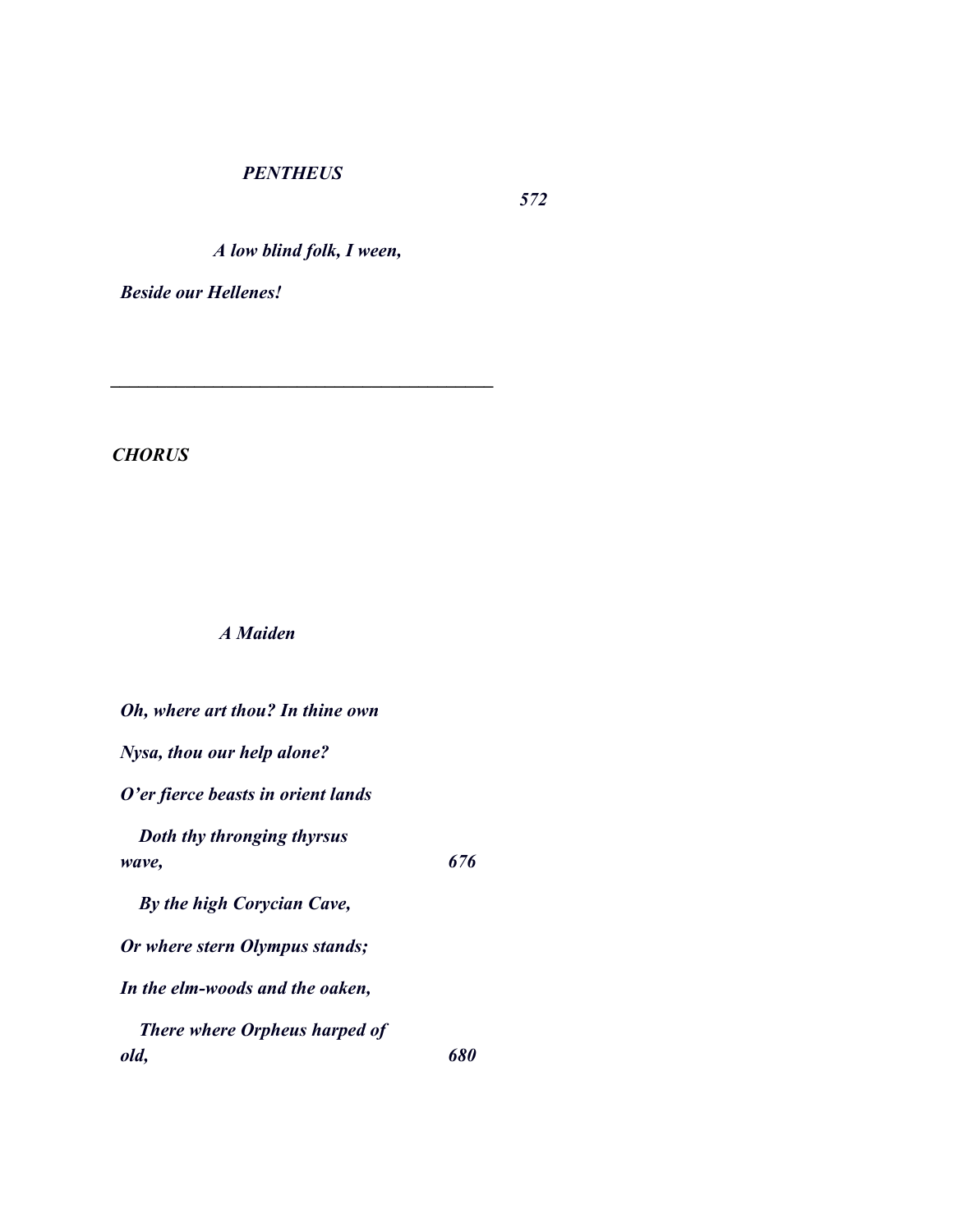*And the trees awoke and knew him,*

 *And the wild things gathered to him,*

*As he sang amid the broken*

 *Glens his music manifold?*

*684*

*Dionysus loveth thee;*

*Blessed Land of Piêrie,*

 *He will come to thee with dancing,*

*Come with joy and mystery;*

*688*

*With the Maenads at his hest*

*Winding, winding to the West;*

 *Cross the flood of swiftly glancing*

*Axios in majesty;*

*692*

*Cross the Lydias, the giver*

 *Of good gifts and waving green;*

*Cross that Father-Stream of story,*

*Through a land of steeds and glory*

*696*

*Rolling, bravest, fairest River*

 *E'er of mortals seen!*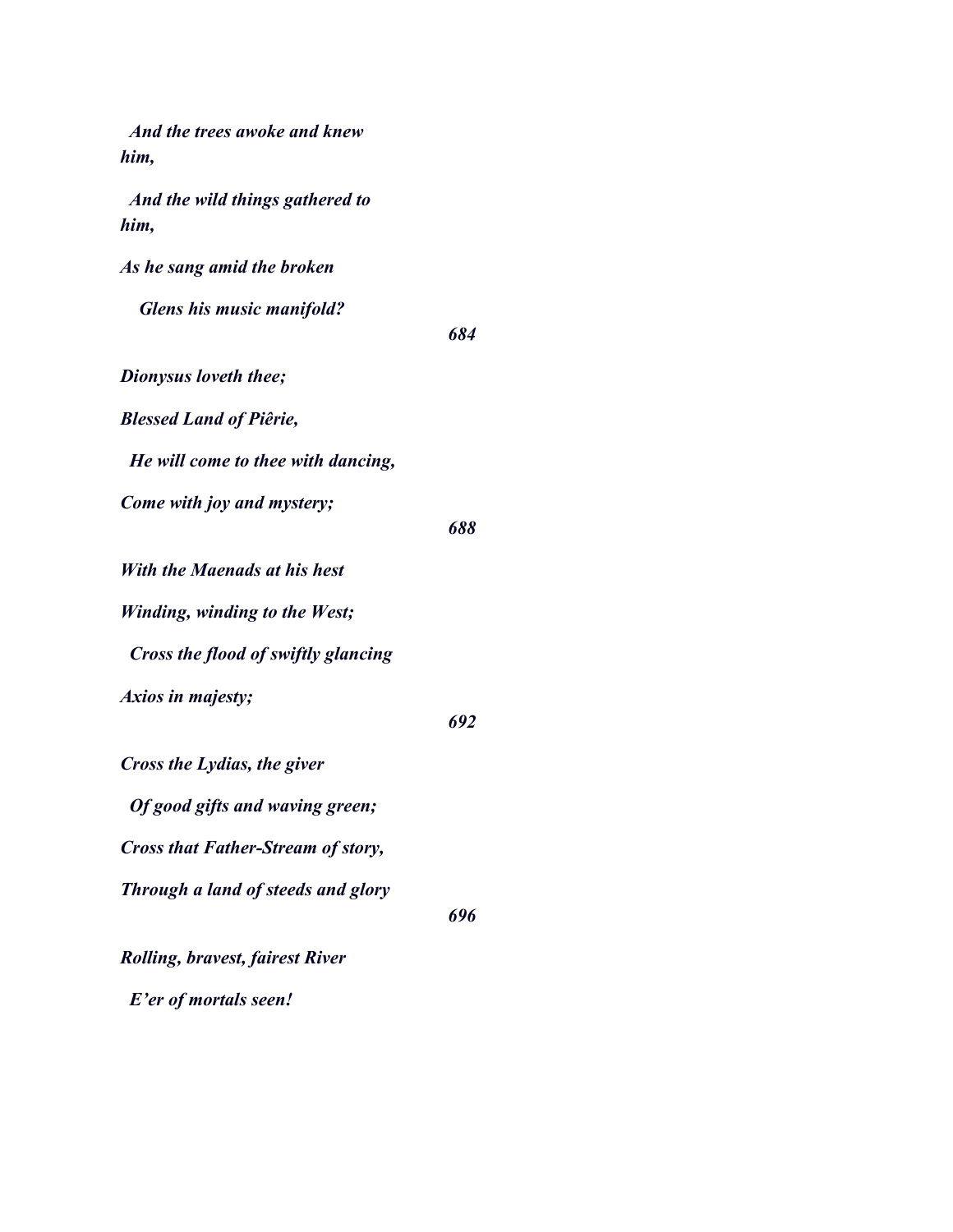#### *MESSENGER*

*\_\_\_\_\_\_\_\_\_\_\_\_\_\_\_\_\_\_\_\_\_\_\_\_\_\_\_\_\_\_\_\_\_\_\_\_\_\_\_\_\_\_\_*

*Our herded kine were moving in the dawn Up to the peaks, the greyest, coldest time, When the first rays steal earthward, and the rime Yields, when I saw three bands of them. The one Autonoë led, one Ino, one thine own 804 Mother, Agâvê. There beneath the trees Sleeping they lay, like wild things flung at ease In the forest; one half sinking on a bed Of deep pine greenery; one with careless head 808 Amid the fallen oak leaves; all most cold In purity—not as thy tale was told Of wine-cups and wild music and the chase For love amid the forest's loneliness. 812 Then rose the Queen Agâvê suddenly Amid her band, and gave the God's wild cry, "Awake, ye Bacchanals! I hear the sound Of hornèd kine. Awake ye!"—Then, all round,*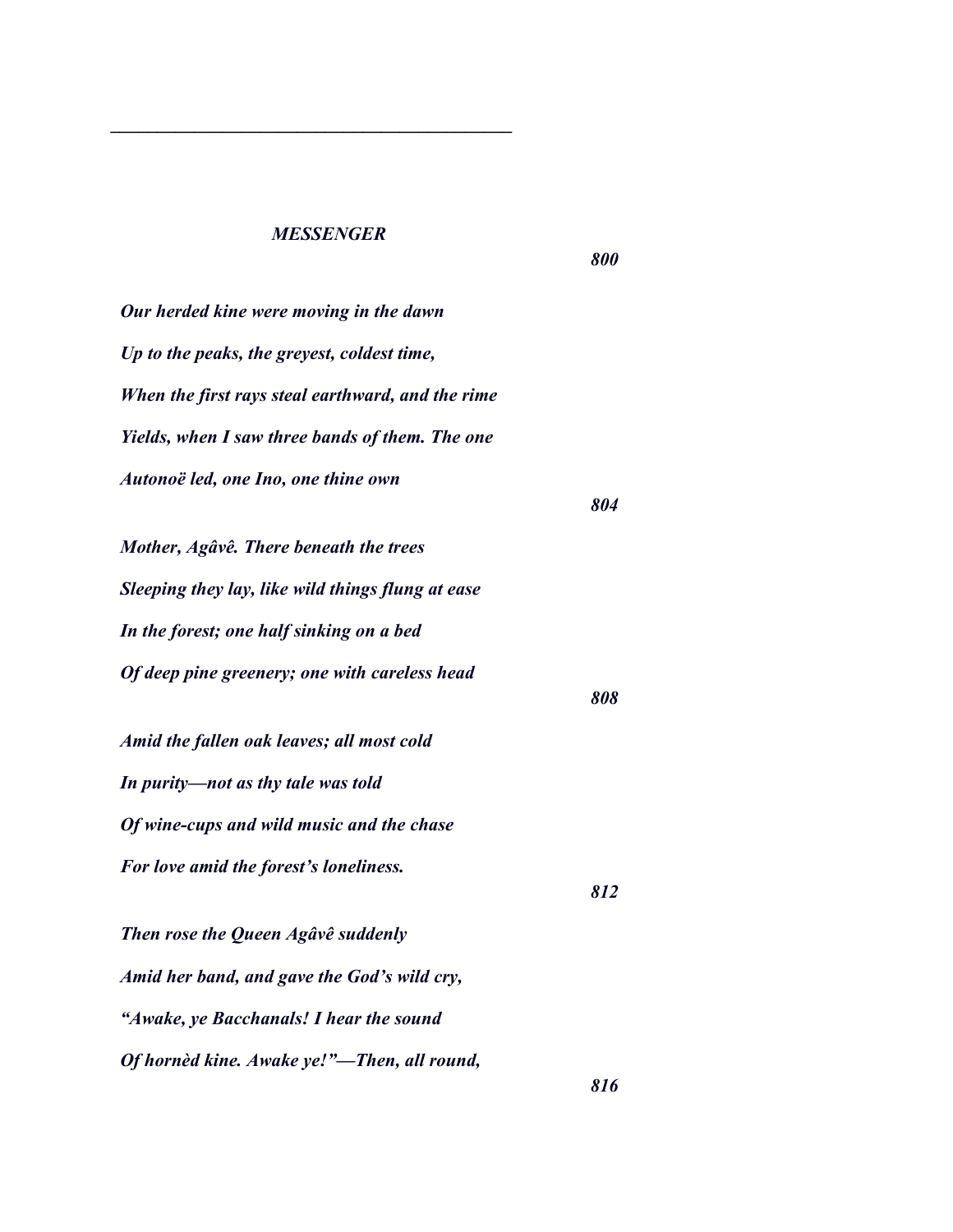*Alert, the warm sleep fallen from their eyes, A marvel of swift ranks I saw them rise, Dames young and old, and gentle maids unwed Among them. O'er their shoulders first they shed 820 Their tresses, and caught up the fallen fold*

*Of mantles where some clasp had loosened hold, And girt the dappled fawn-skins in with long Quick snakes that hissed and writhed with quivering tongue, 824 And one a young fawn held, and one a wild Wolf cub, and fed them with white milk, and smiled In love, young mothers with a mother's breast And babes at home forgotten! Then they pressed 828 Wreathed ivy round their brows, and oaken sprays And flowering bryony. And one would raise Her wand and smite the rock, and straight a jet Of quick bright water came. Another set 832 Her thyrsus in the bosomed earth, and there Was red wine that the God sent up to her, A darkling fountain. And if any lips*

*Sought whiter draughts, with dipping finger-tips*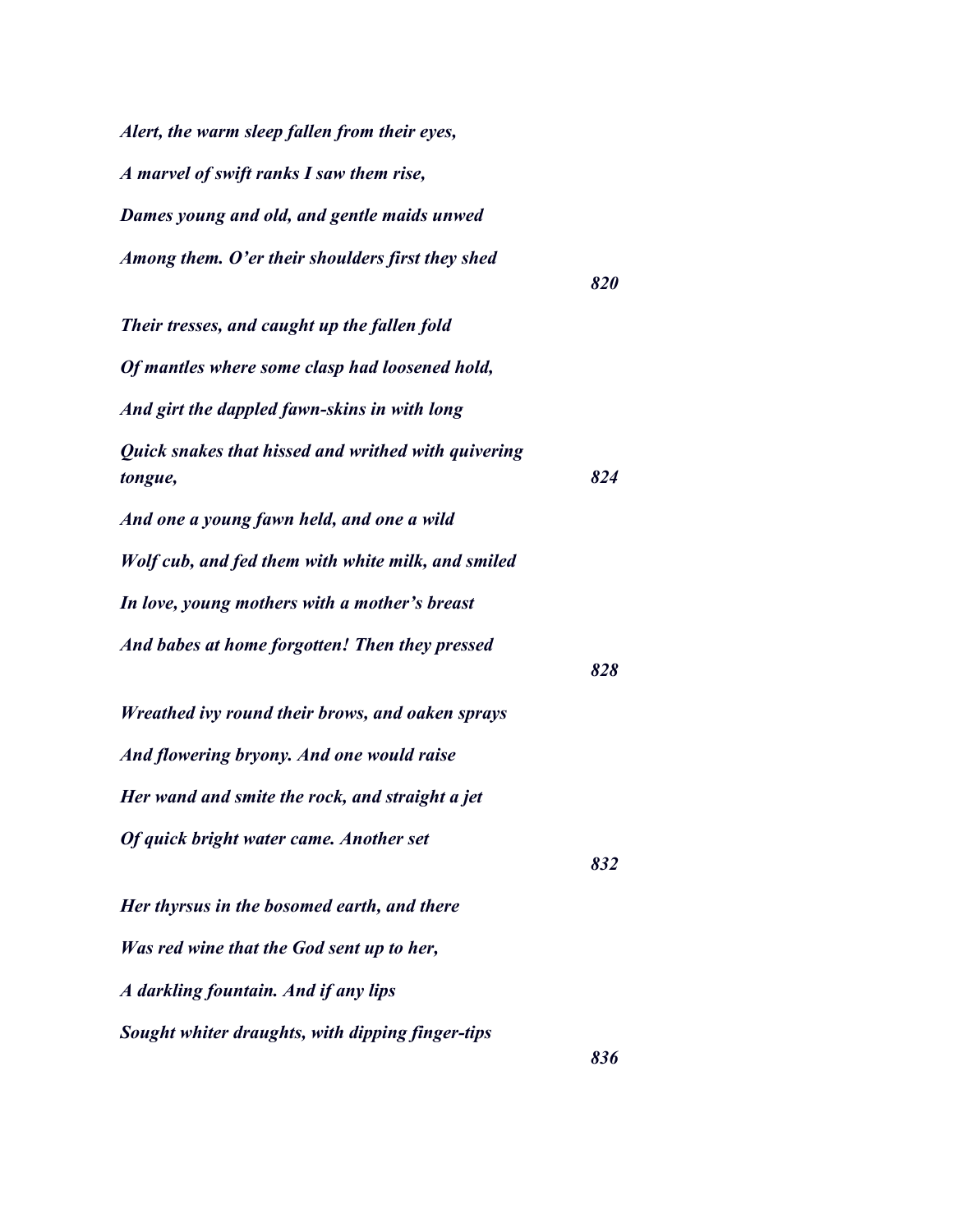*They pressed the sod, and gushing from the ground Came springs of milk. And reed-wands ivy-crowned Ran with sweet honey, drop by drop.—O King, Hadst thou been there, as I, and seen this thing,*

*With prayer and most high wonder hadst thou gone To adore this God whom now thou rail'st upon! Howbeit, the kine-wardens and shepherds straight Came to one place, amazed, and held debate;*

*844*

*848*

*852*

*840*

*And one being there who walked the streets and scanned The ways of speech, took lead of them whose hand Knew but the slow soil and the solemn hill, And flattering spoke, and asked: "Is it your will, Masters, we stay the mother of the King, Agâvê, from her lawless worshipping, And win us royal thanks?"—And this seemed good To all; and through the branching underwood*

*We hid us, cowering in the leaves. And there Through the appointed hour they made their prayer And worship of the Wand, with one accord Of heart and cry—"Iacchos, Bromios, Lord,*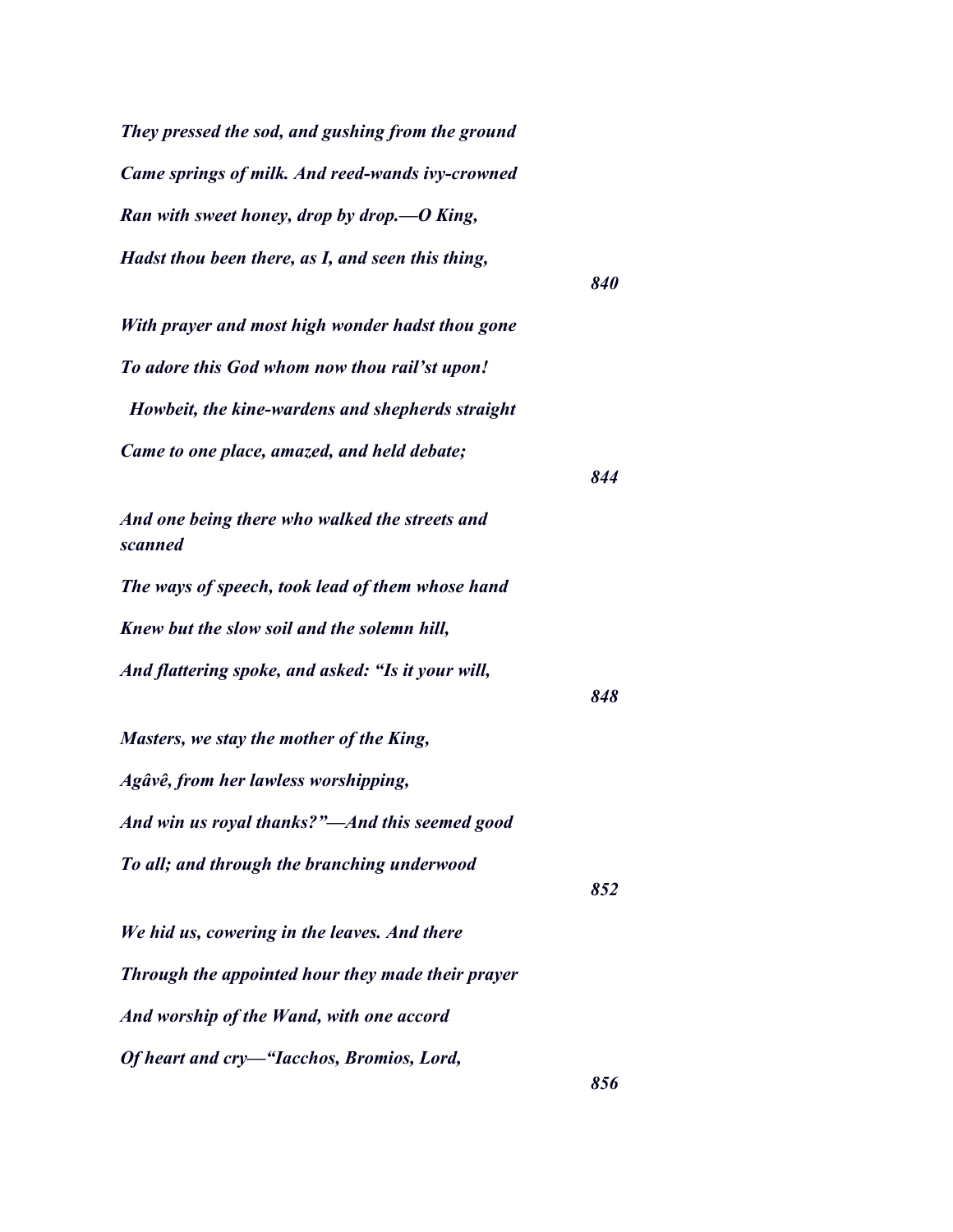*God of God born!"—And all the mountain felt, And worshipped with them; and the wild things knelt And ramped and gloried, and the wilderness Was filled with moving voices and dim stress.*

*860*

 *Soon, as it chanced, beside my thicket-close The Queen herself passed dancing, and I rose And sprang to seize her. But she turned her face Upon me: "Ho, my rovers of the chase,*

*864*

*My wild White Hounds, we are hunted! Up, each rod And follow, follow, for our Lord and God!"*

### *PENTHEUS*

*It is some compact ye have made, whereby*

*\_\_\_\_\_\_\_\_\_\_\_\_\_\_\_\_\_\_\_\_\_\_\_\_\_\_\_\_\_\_\_\_\_\_\_*

*To dance these hills for ever!*

#### *DIONYSUS*

 *Verily,*

*That is my compact, plighted with my Lord!*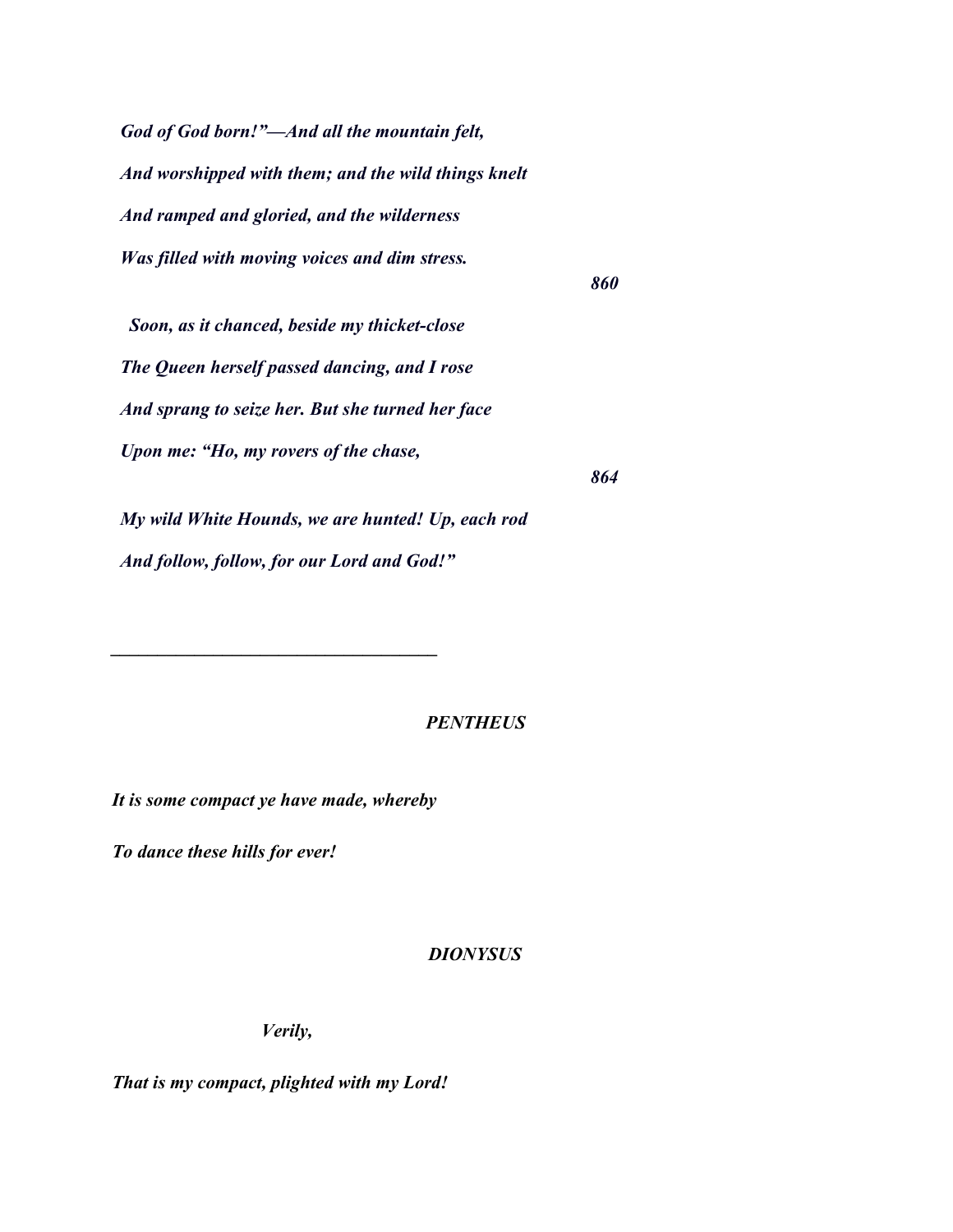# *CHORUS*

*\_\_\_\_\_\_\_\_\_\_\_\_\_\_\_\_\_\_\_\_\_\_\_\_\_\_\_\_\_\_\_*

## *Some Maidens*

| Will they ever come to me, ever again,                             |      |
|--------------------------------------------------------------------|------|
| The long long dances,                                              |      |
| On through the dark till the dim stars wane?                       |      |
| <b>Shall I feel the dew on my throat, and the</b><br><b>stream</b> | 1056 |
| Of wind in my hair? Shall our white feet<br>gleam                  |      |
| In the dim expanses?                                               |      |
| Oh, feet of a fawn to the greenwood fled,                          |      |
| Alone in the grass and the loveliness;                             | 1060 |
| Leap of the hunted, no more in dread,                              |      |
| <b>Beyond the snares and the deadly press:</b>                     |      |
| Yet a voice still in the distance sounds,                          |      |
| A voice and a fear and a haste of hounds;                          | 1064 |

*1052*

 *O wildly labouring, fiercely fleet,*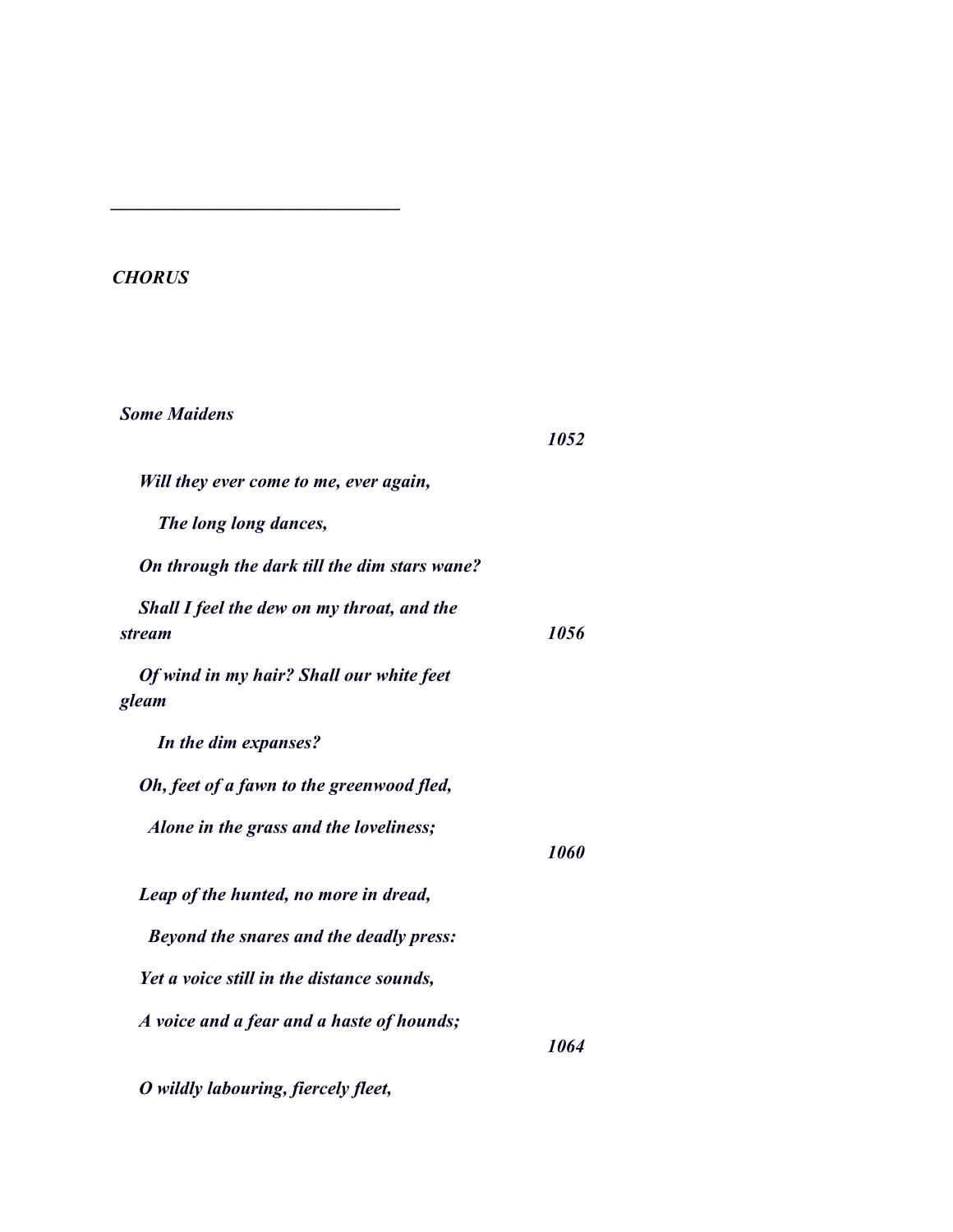*Onward yet by river and glen…*

 *Is it joy or terror, ye storm-swift feet?…*

 *To the dear lone lands untroubled of men,*

*1068*

*Where no voice sounds, and amid the shadowy green*

*The little things of the woodland live unseen.*

#### *DIONYSUS*

*\_\_\_\_\_\_\_\_\_\_\_\_\_\_\_\_\_\_\_\_\_\_\_\_\_\_\_\_\_\_\_\_\_\_\_\_\_*

#### *1132*

 *When I look on thee, it seems*

*I see their very selves!—But stay; why streams*

*That lock abroad, not where I laid it, crossed*

*Under the coif?*

### *PENTHEUS*

*1136*

 *I did it, as I tossed*

*My head in dancing, to and fro, and cried*

*His holy music!*